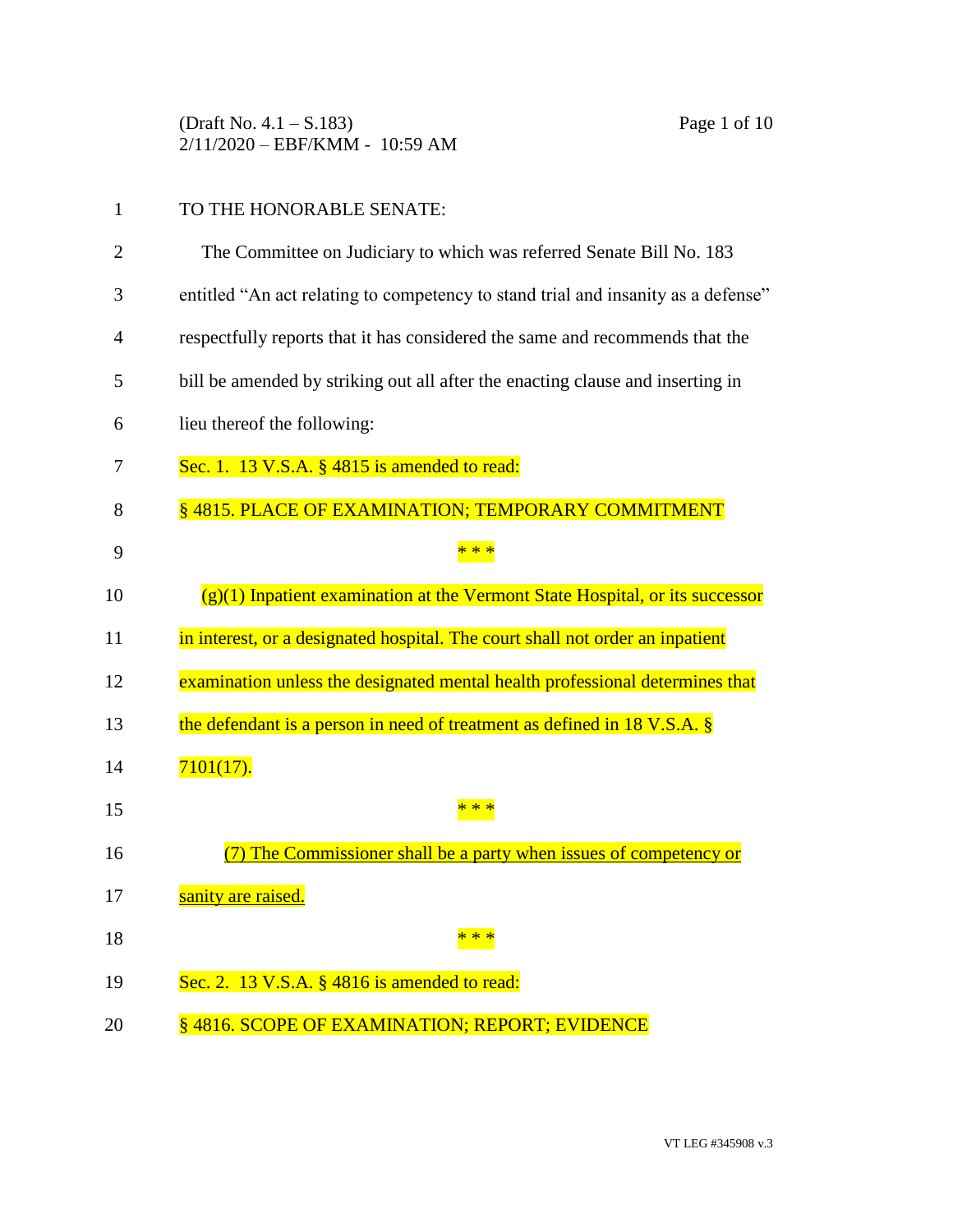(Draft No. 4.1 – S.183) Page 2 of 10 2/11/2020 – EBF/KMM - 10:59 AM

| $\mathbf{1}$   | (a) Examinations provided for in section 4815 of this title shall have            |
|----------------|-----------------------------------------------------------------------------------|
| $\overline{2}$ | reference to one or both of the following:                                        |
| 3              | (1) mental Mental competency of the person examined to stand trial for            |
| $\overline{4}$ | the alleged offense; and.                                                         |
| 5              | (2) sanity Sanity of the person examined at the time of the alleged               |
| 6              | offense.                                                                          |
| 7              | (b) A competency evaluation for an individual thought to have a                   |
| 8              | developmental disability shall include a current evaluation by a psychologist     |
| 9              | skilled in assessing individuals with developmental disabilities.                 |
| 10             | $(c)(1)$ As soon as practicable after the examination has been completed, the     |
| 11             | examining psychiatrist or psychologist, if applicable, shall prepare a report     |
| 12             | containing findings in regard to each of the applicable matters listed in         |
| 13             | provisions of subsection (a) of this section. The report shall be transmitted to  |
| 14             | the court issuing the order for examination, and copies of the report sent to the |
| 15             | State's Attorney, and to the respondent's attorney if the respondent is           |
| 16             | represented by counsel, and to the Commissioner of Mental Health.                 |
| 17             | (2) If the psychiatrist or psychologist has been asked to provide opinions        |
| 18             | as to the person's competency to stand trial and the person's sanity at the time  |
| 19             | of the alleged offense, those opinions shall be presented in separate reports,    |
| 20             | and addressed separately by the court. The examination of the defendant's         |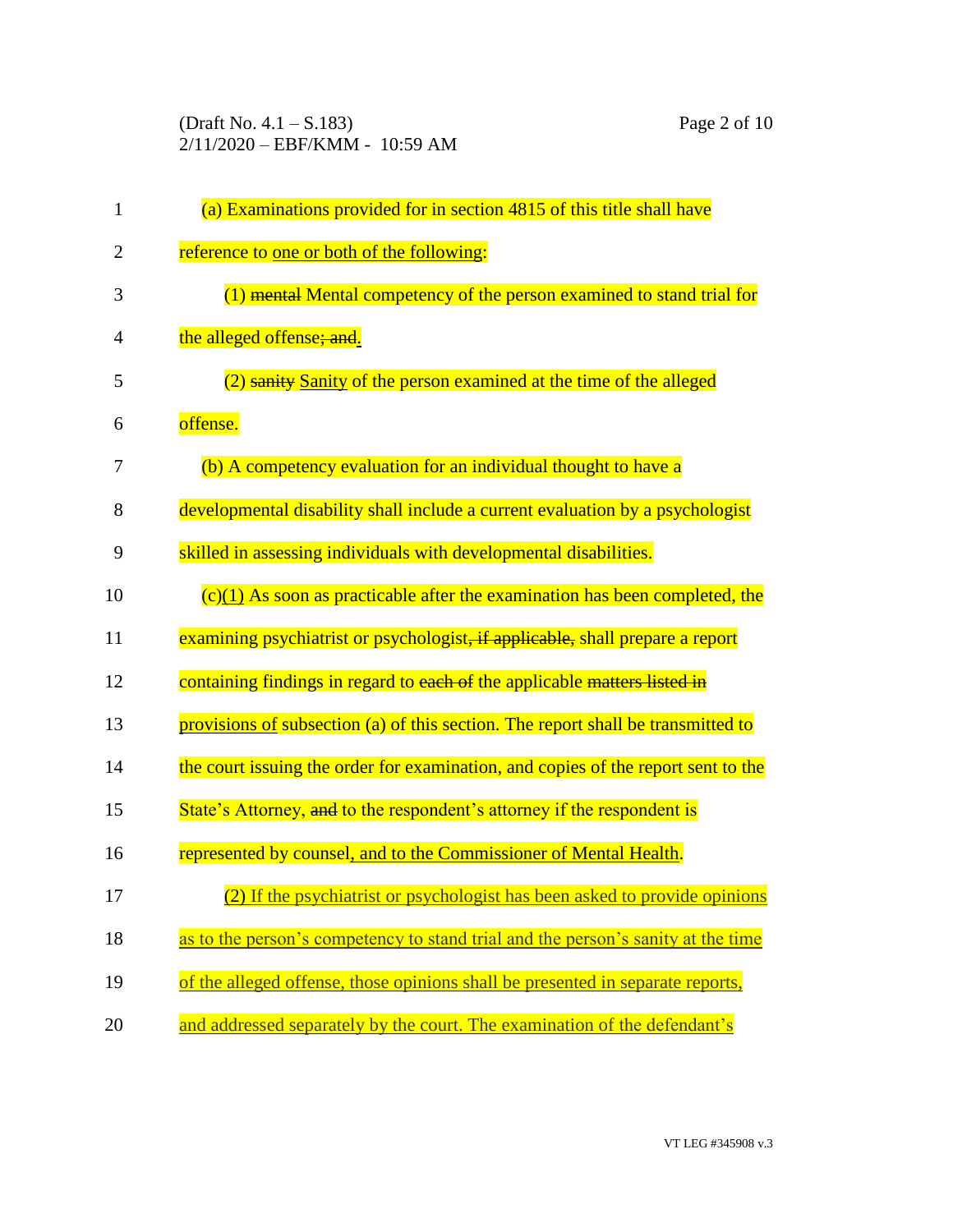(Draft No. 4.1 – S.183) Page 3 of 10 2/11/2020 – EBF/KMM - 10:59 AM

| $\mathbf{1}$   | sanity shall only be undertaken if the psychiatrist or psychologist is able to    |
|----------------|-----------------------------------------------------------------------------------|
| $\overline{2}$ | form the opinion that the defendant is competent to stand trial.                  |
| 3              | $* *$                                                                             |
| $\overline{4}$ | Sec. 3. 13 V.S.A. § 4820 is amended to read:                                      |
| 5              | §4820. HEARING REGARDING COMMITMENT                                               |
| 6              | When a person charged on information, complaint, or indictment with a             |
| 7              | criminal offense:                                                                 |
| 8              | (1) Is reported by the examining psychiatrist following examination               |
| 9              | pursuant to sections 4814-4816 of this title to have been insane at the time of   |
| 10             | the alleged offense.                                                              |
| 11             | (2) Is found upon hearing pursuant to section 4817 of this title to be            |
| 12             | incompetent to stand trial due to a mental disease or mental defect.              |
| 13             | (3) Is not indicted upon hearing by grand jury by reason of insanity at the       |
| 14             | time of the alleged offense, duly certified to the court.                         |
| 15             | (4) Upon trial by court or jury is acquitted by reason of insanity at the         |
| 16             | time of the alleged offense; the court before which such person is tried or is to |
| 17             | be tried for such offense, shall hold a hearing for the purpose of determining    |
| 18             | whether such person should be committed to the custody of the Commissioner        |
| 19             | of Mental Health. Such person may be confined in jail or some other suitable      |
| 20             | place by order of the court pending hearing for a period not exceeding 15 days.   |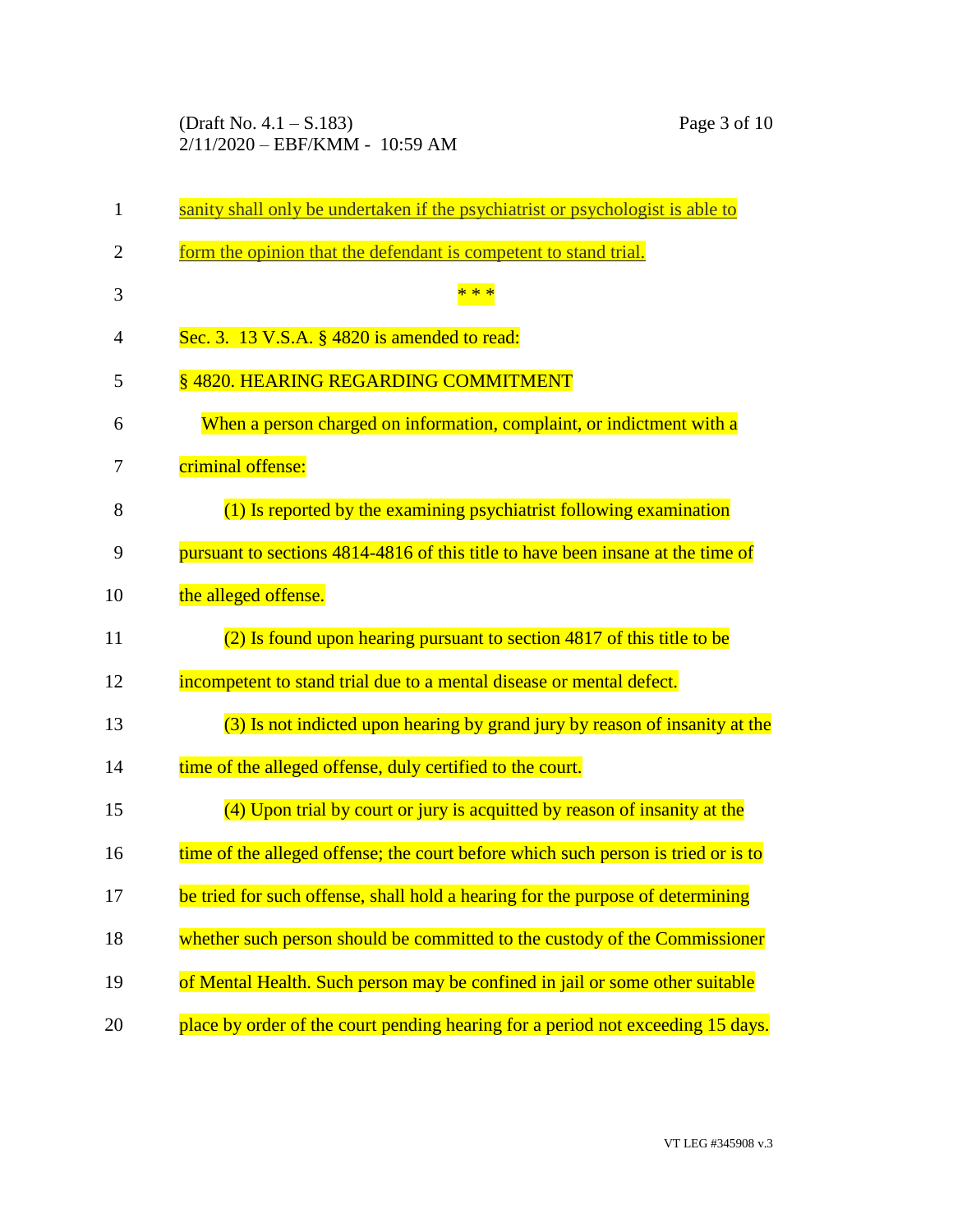| $\mathbf{1}$   | <b>The Commissioner of Mental Health and the Vermont Legal Aid Mental</b>        |
|----------------|----------------------------------------------------------------------------------|
| $\overline{2}$ | Health Law Project shall be parties to the hearing.                              |
| 3              | Sec. 4. 13 V.S.A. § 4822 is amended to read:                                     |
| $\overline{4}$ | § 4822. FINDINGS AND ORDER; PERSONS WITH A MENTAL ILLNESS                        |
| 5              | (a) If the court finds that the person is a person in need of treatment or a     |
| 6              | patient in need of further treatment as defined in 18 V.S.A. § 7101, the court   |
| 7              | shall issue an order of commitment directed to the Commissioner of Mental        |
| 8              | Health that shall admit the person to the care and custody of the Department of  |
| 9              | Mental Health for an indeterminate period. In any case involving personal        |
| 10             | injury or threat of personal injury, the committing court may issue an order     |
| 11             | requiring a court hearing before a person committed under this section may be    |
| 12             | discharged from custody.                                                         |
| 13             | (b) An order of commitment issued pursuant to this section shall have the        |
| 14             | same force and effect as an order issued under 18 V.S.A. §§ 7611–7622, and a     |
| 15             | person committed under this order shall have the same status and the same        |
| 16             | rights, including the right to receive care and treatment, to be examined and    |
| 17             | discharged, and to apply for and obtain judicial review of his or her case, as a |
| 18             | person ordered committed under 18 V.S.A. §§ 7611-7622.                           |
| 19             | $(c)(1)$ Notwithstanding the provisions of subsection (b) of this section, at    |
| 20             | least 10 days prior to the proposed discharge of any person committed under      |
| 21             | this section, the Commissioner of Mental Health shall give notice of the         |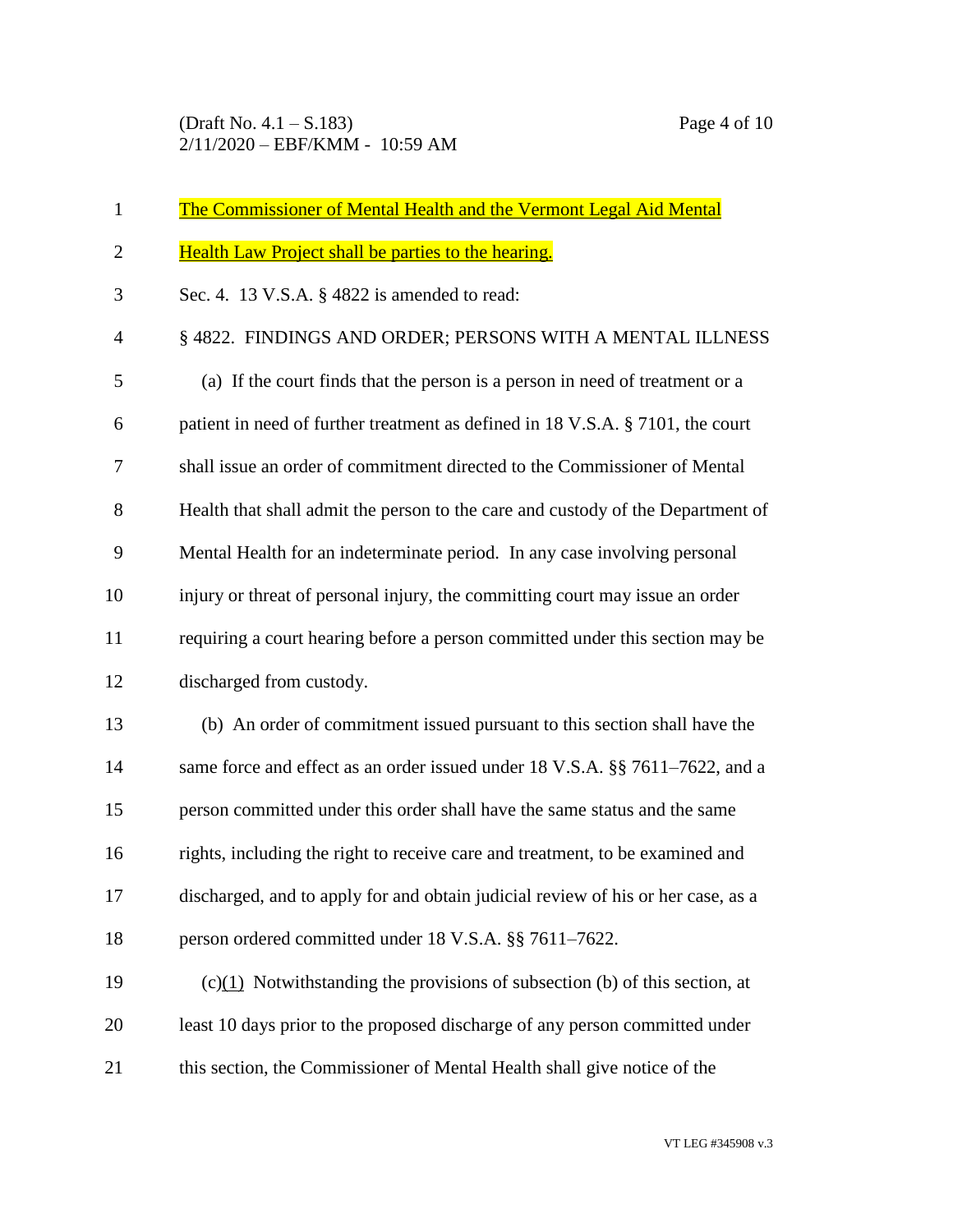## (Draft No. 4.1 – S.183) Page 5 of 10 2/11/2020 – EBF/KMM - 10:59 AM

| $\mathbf{1}$   | discharge to the committing court and State's Attorney of the county where the   |
|----------------|----------------------------------------------------------------------------------|
| $\overline{2}$ | prosecution originated. In all cases requiring a hearing prior to discharge of a |
| 3              | person found incompetent to stand trial under section 4817 of this title, the    |
| $\overline{4}$ | hearing shall be conducted by the committing court issuing the order under that  |
| 5              | section. In all other cases, when the committing court orders a hearing under    |
| 6              | subsection (a) of this section or when, in the discretion of the Commissioner of |
| 7              | Mental Health, a hearing should be held prior to the discharge, the hearing      |
| 8              | shall be held in the Family Division of the Superior Court to determine if the   |
| 9              | committed person is no longer a person in need of treatment or a patient in      |
| 10             | need of further treatment as set forth in subsection (a) of this section. Notice |
| 11             | of the hearing shall be given to the Commissioner, the State's Attorney of the   |
| 12             | county where the prosecution originated, the committed person, and the           |
| 13             | person's attorney. Prior to the hearing, the State's Attorney may enter an       |
| 14             | appearance in the proceedings and may request examination of the patient by      |
| 15             | an independent psychiatrist, who may testify at the hearing.                     |
| 16             | $(2)(A)$ This subdivision (2) shall apply when a person is committed to          |
| 17             | the care and custody of the Commissioner of Mental Health under this section     |
| 18             | after having been found not guilty by reason of insanity or incompetent to       |
| 19             | stand trial for an offense listed in 33 V.S.A. § 5204(a).                        |
| 20             | (B) At least 10 days prior to discharging the person from a secure               |
| 21             | mental health treatment facility or from the care and custody of the             |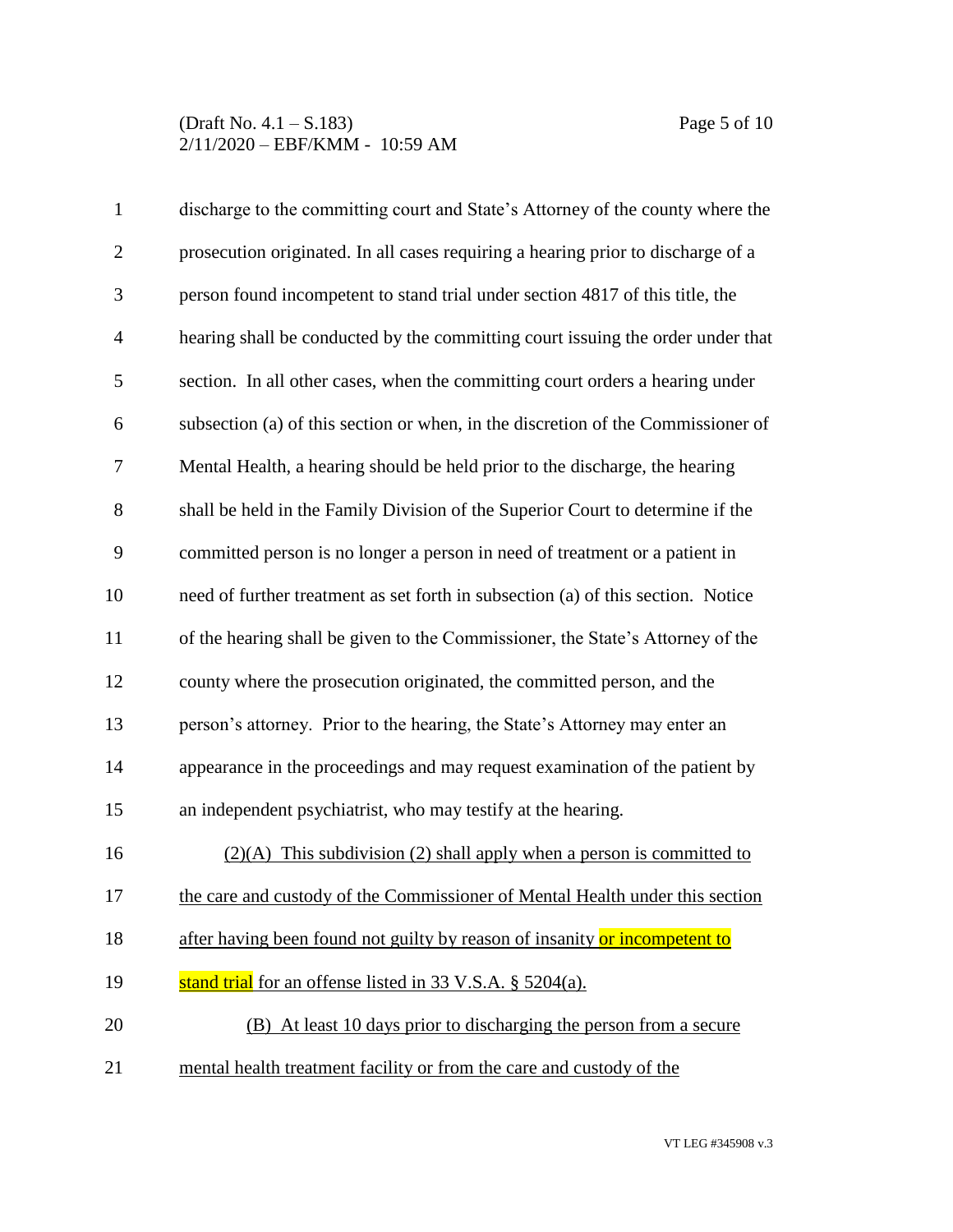(Draft No. 4.1 – S.183) Page 6 of 10 2/11/2020 – EBF/KMM - 10:59 AM

| $\mathbf{1}$   | Commissioner of Mental Health, the Commissioner shall provide notice of the        |
|----------------|------------------------------------------------------------------------------------|
| $\overline{2}$ | proposed action to the State's Attorney of the county where the prosecution        |
| 3              | originated, or to the Office of the Attorney General if that office prosecuted the |
| 4              | case. The State's Attorney shall provide notice of the proposed action to any      |
| 5              | victim of the offense who has requested that notice be provided.                   |
| 6              | $(C)$ As used in this subdivision $(2)$ , "victim" has the same meaning as         |
| 7              | in section 5301 of this title.                                                     |
| 8              | * * *                                                                              |
| 9              | Sec. 5. Vermont Rule of Criminal Procedure 16.1 is amended to read:                |
| 10             | RULE 16.1. DISCLOSURE TO THE PROSECUTION                                           |
| 11             | (a) The Person of the Defendant.                                                   |
| 12             | (1) Notwithstanding the initiation of judicial proceedings, and subject to         |
| 13             | constitutional limitations, upon motion and notice a judicial officer may          |
| 14             | require the defendant to:                                                          |
| 15             |                                                                                    |
| 16             | (H) provide specimens of his handwriting; and                                      |
| 17             | (I) submit to a reasonable physical or medical inspection of his body              |
| 18             | or, if notice is given by the defendant that sanity is in issue or that expert     |
| 19             | testimony will be offered as provided in Rule 12.1, to a reasonable mental         |
| 20             | examination by a psychiatrist or other expert; and                                 |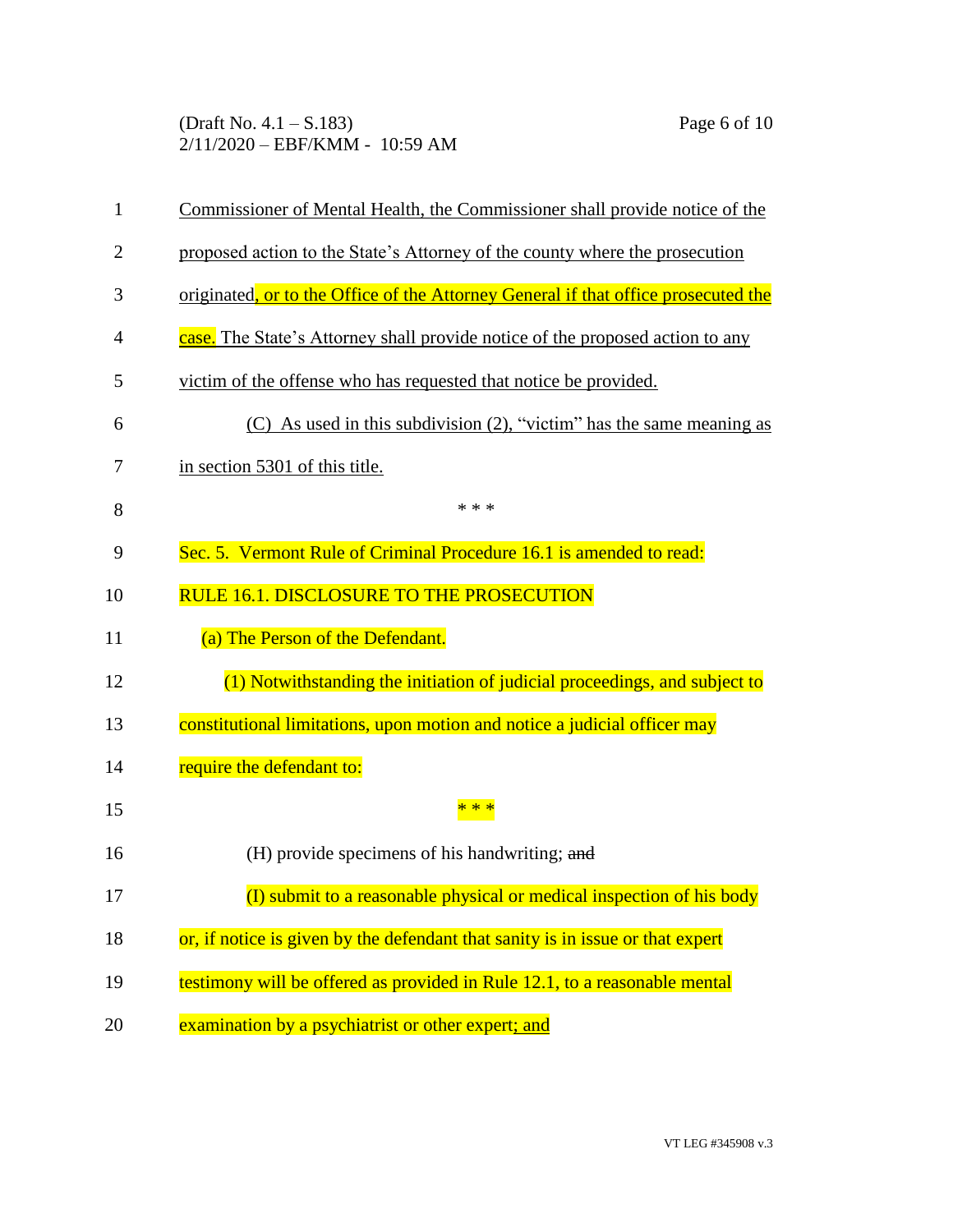(Draft No. 4.1 – S.183) Page 7 of 10 2/11/2020 – EBF/KMM - 10:59 AM

| $\mathbf{1}$   | (J) submit to a reasonable mental examination by a psychiatrist or               |
|----------------|----------------------------------------------------------------------------------|
| $\overline{2}$ | other expert when a court ordered examiner pursuant to 13 V.S.A. $\S$ 4814(a)(2) |
| 3              | or (4) reports that a defendant is not competent to stand trial.                 |
| $\overline{4}$ | * * *                                                                            |
| 5              | Sec. 6. CORRECTIONS; ASSESSMENT OF MENTAL HEALTH                                 |
| 6              | <b>SERVICES</b>                                                                  |
| 7              | On or before November 1, 2020, the Departments of Corrections and of             |
| 8              | Mental Health shall jointly submit an inventory and evaluation of the mental     |
| 9              | health services provided by the entity with whom the Department of               |
| 10             | Corrections contracts for health care services to the House Committees on        |
| 11             | Corrections and Institutions, on Health Care, and on Judiciary and to the        |
| 12             | Senate Committees on Health and Welfare and on Judiciary. The evaluation         |
| 13             | shall include a comparison as to how the type, frequency, and timeliness of      |
| 14             | mental health services provided in a correctional setting differ from those      |
| 15             | services available in the community. The evaluation shall further address how    |
| 16             | the memorandum of understanding executed by the Departments of                   |
| 17             | Corrections and of Mental Health impacts the mental health services provided     |
| 18             | by the entity with whom the Department of Corrections contracts for health       |
| 19             | care services.                                                                   |
| 20             | Sec. 7. FORENSIC CARE WORKING GROUP                                              |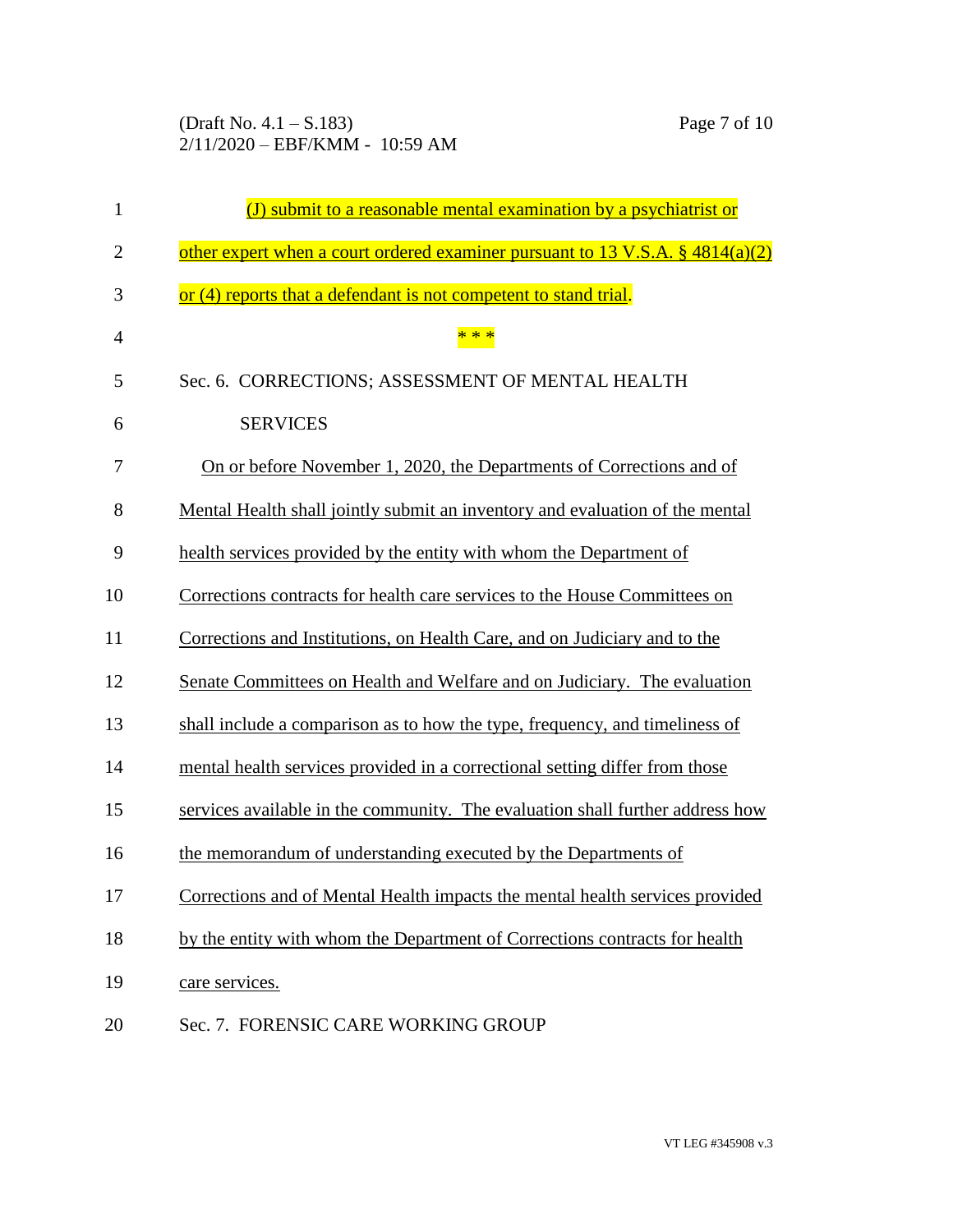## (Draft No. 4.1 – S.183) Page 8 of 10 2/11/2020 – EBF/KMM - 10:59 AM

| $\mathbf{1}$   | (a) On or before August 1, 2020, the Department of Mental Health shall              |
|----------------|-------------------------------------------------------------------------------------|
| $\mathfrak{2}$ | convene a working group of interested stakeholders, including as appropriate,       |
| 3              | the Department of Corrections, the Department of State's Attorneys and              |
| $\overline{4}$ | Sheriffs, the Office of the Attorney General, the Office of the Defender            |
| 5              | General, the Director of Health Care Reform, <b>and</b> the Department of Buildings |
| 6              | and General Services, a representative appointed by Vermont Care Partners, a        |
| 7              | representative appointed by Vermont Legal Aid's Mental Health Project, a            |
| 8              | person with lived experience of mental illness, and any other interested party      |
| 9              | permitted by the Commissioner of Mental Health to:                                  |
| 10             | (1) Identify any gaps in the current mental health and criminal justice             |
| 11             | system structure and opportunities to improve public safety and the                 |
| 12             | coordination of treatment for individuals incompetent to stand trial or who are     |
| 13             | adjudicated not guilty by reason of insanity. The working group shall review        |
| 14             | competency restoration models used in other states and explore models used in       |
| 15             | other states that balance the treatment and public safety risks posed by            |
| 16             | individuals found not guilty by reason of insanity, such as Psychiatric Security    |
| 17             | Review Boards and guilty but mentally ill verdicts in criminal cases; and           |
| 18             | (2) Evaluate various models for the establishment of a State-funded                 |
| 19             | forensic treatment facility for individuals found incompetent to stand trial or     |
| 20             | who are adjudicated not guilty by reason of insanity. The evaluation shall          |
| 21             | address:                                                                            |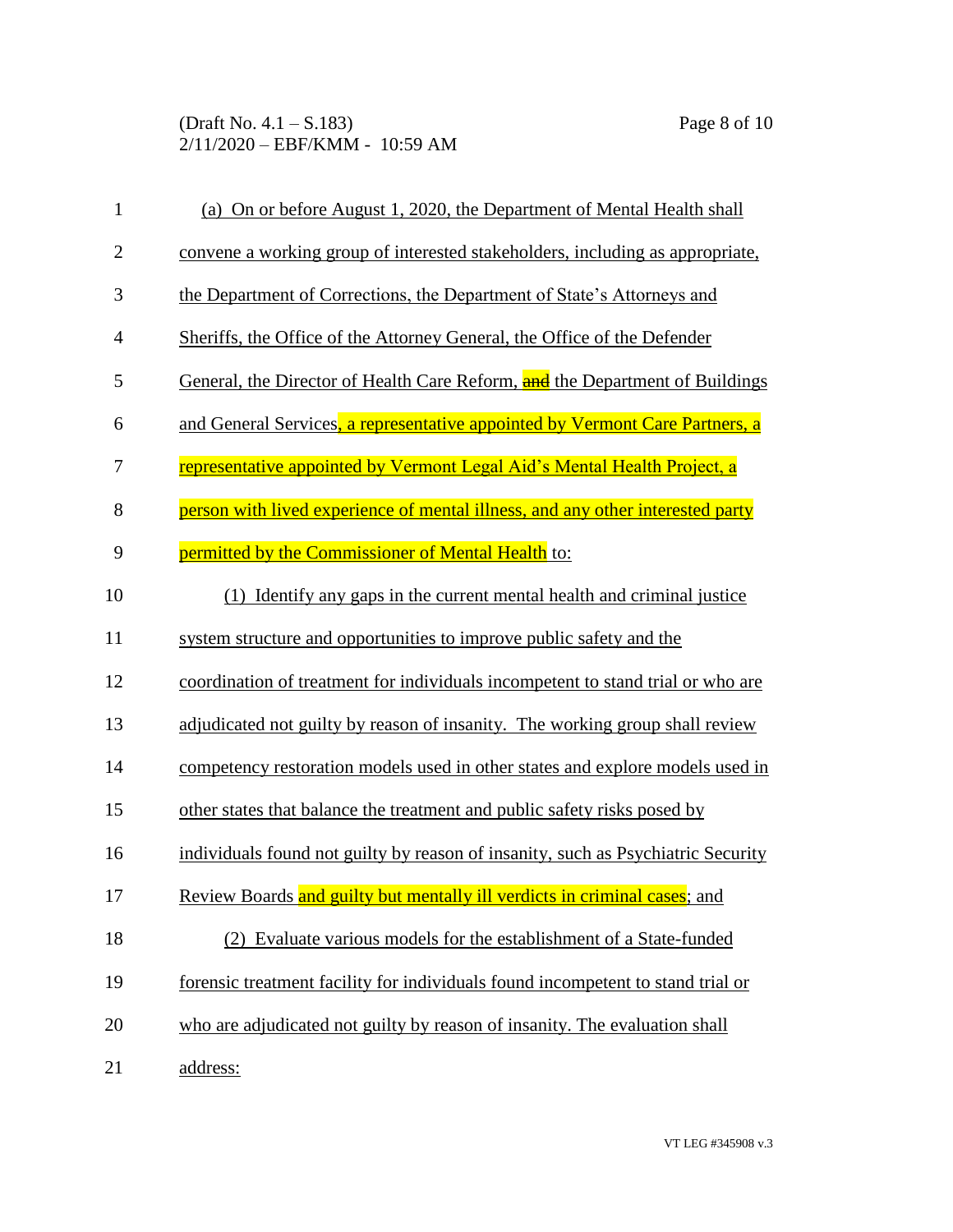## (Draft No. 4.1 – S.183) Page 9 of 10 2/11/2020 – EBF/KMM - 10:59 AM

| $\mathbf{1}$   | (A) the need for a forensic treatment facility in Vermont;                      |  |  |
|----------------|---------------------------------------------------------------------------------|--|--|
| $\overline{2}$ | (B) the entity or entities most appropriate to operate a forensic               |  |  |
| 3              | treatment facility;                                                             |  |  |
| 4              | (C) the feasibility and appropriateness of repurposing an existing              |  |  |
| 5              | facility for the purpose of establishing a forensic treatment facility, such as |  |  |
| 6              | Woodside Juvenile Rehabilitation Center, versus constructing a new facility     |  |  |
| 7              | for this purpose;                                                               |  |  |
| 8              | (D) the number of beds needed in a forensic treatment facility and the          |  |  |
| 9              | impact that repurposing an existing mental health treatment facility would have |  |  |
| 10             | on the availability of beds for persons seeking mental health treatment in the  |  |  |
| 11             | community or through the civil commitment system; and                           |  |  |
| 12             | (E) the fiscal impact of constructing or repurposing a forensic                 |  |  |
| 13             | treatment facility and estimated annual operational costs considering           |  |  |
| 14             | "institutions of mental disease" waivers available through the Center for       |  |  |
| 15             | Medicare and Medicaid Services that do not provide federal fiscal participation |  |  |
| 16             | for forensic mental health patients.                                            |  |  |
| 17             | (b) On or before November 1, 2020, the Department of Mental Health shall        |  |  |
| 18             | submit a report containing the findings and recommendations of the working      |  |  |
| 19             | group to the Joint Legislative Justice Oversight Committee. The report shall    |  |  |
| 20             | include proposed draft legislation adapting Connecticut's Psychiatric Security  |  |  |
| 21             | Review Board to reflect Vermont's mental health and criminal justice systems.   |  |  |